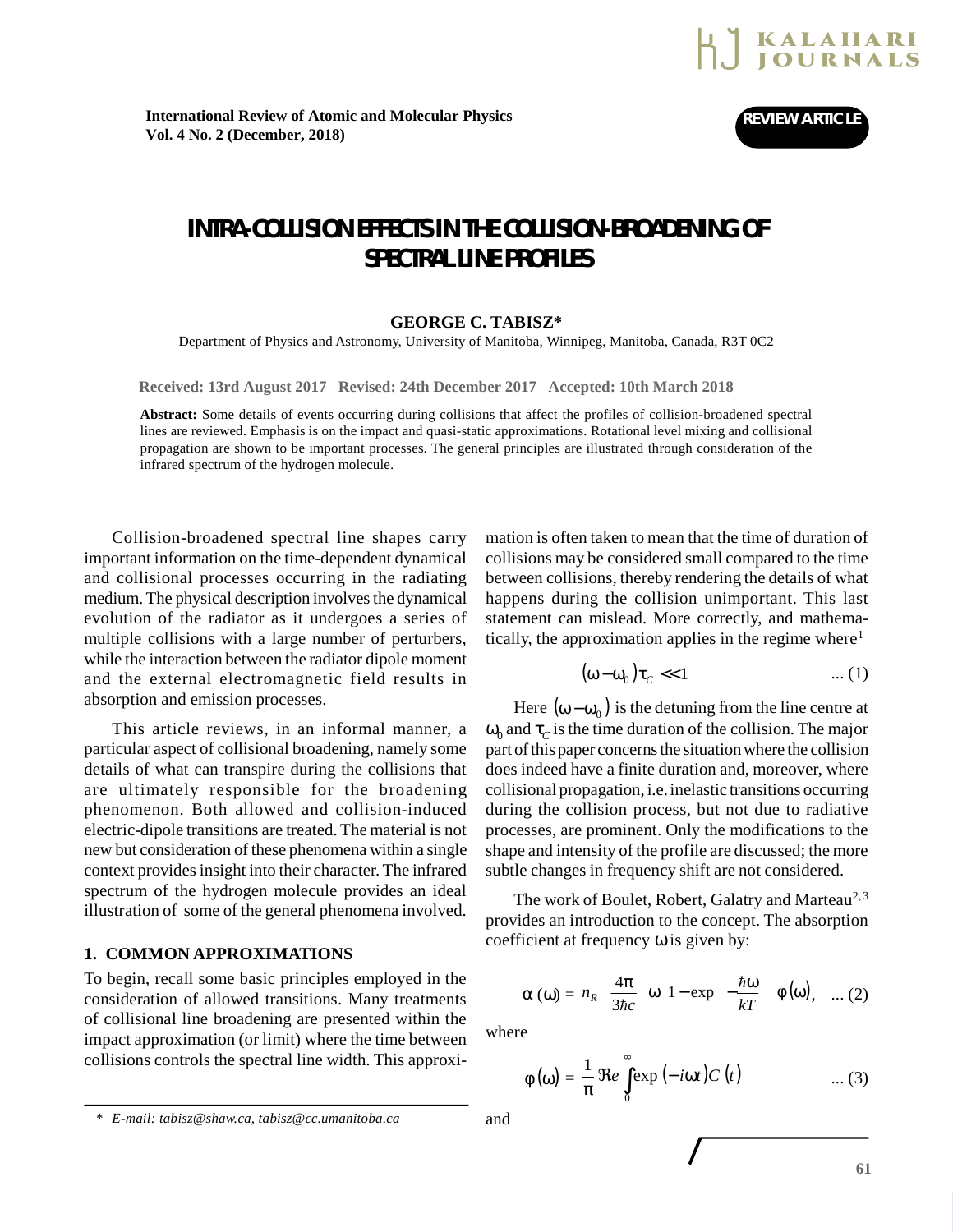$$
C(t) = \langle \vec{\mu}(0) \bullet \vec{\mu}(t) \rangle \qquad \qquad \dots (4)
$$

is the autocorrelation function of the dipole moment operator  $\vec{\mu}(t)$ .  $C(t)$  can be represented as:

$$
C(t) = \exp(i\omega_0 t) \exp(-n_p \sigma^3 \psi(t)) \qquad \dots (5)
$$

where  $n_R$  and  $n_p$  are the number densities of the radiators and of the perturbers respectively,  $\sigma$  is the collision diameter specified by the intermolecular potential, and  $\psi(t)$  is a dimensionless function. In the impact approximation, a linear dependence of  $\psi(t)$  on *t* is obtained for times longer than the collision duration time (typically, a fraction of a picosecond). The Fourier transform of  $C(t)$  is a Lorentzian profile. The slopes of the straight lines of the real and imaginary parts of  $n_p \sigma^3$ ψ (*t*) versus *t* respectively give the halfwidth γ and frequency shift  $\delta$  of the spectral profile (Fig. 1).



**Fig. 1:** Calculated values of the ψ (t) function for the HF-Ar R (2) line in the 0-2 band at 295 K. In the notation of the present paper the vertical axes in this figure are (a)  $P/n_p \sigma^3$  and (b)  $-Q/n_p \sigma^3$ (reprinted with permission from Ph. Marteau, C. Boulet and D. Robert, J. Chem. Phys. 80, 3632 (1984). Copyright 1984, American Institute of Physics.)

These lines however, do not necessarily pass through the origin. The asymptotic behaviour for  $t \ge \tau_C$  may be expressed as:

$$
\lim_{t \to \tau_c} n_p \sigma^3 \psi(t) = (\gamma + i\delta)t + P + iQ \qquad ... (6)
$$

The quantities *P* and *Q* characterize the effect of the finite duration of collision on the line shape. In the core region of the profile for moderate densities where  $(\omega - \omega_0 - \delta) < \tau_C^{-1}$  $(\omega - \omega_0 - \delta)$  <<  $\tau_c^{-1}$  and  $\gamma$  <<  $\tau_c^{-1}$ , the profile is the sum of a Lorentzian and an anomalous dispersion line shape whose amplitudes are modified by a factor  $\exp(-P/\pi\gamma)$ , i.e.

$$
\phi(\omega) = \frac{\exp(-P)}{\pi\gamma}
$$

$$
\left[\frac{\gamma^2}{\gamma^2 + (\omega - \omega_0 - \delta)^2} + \frac{Q\gamma(\omega - \omega_0 - \delta)}{\gamma^2 + (\omega - \omega_0 - \delta)^2}\right] \dots (7)
$$

The total line shape is thus asymmetric with intensity modified from that obtained from the pure impact approximation.

ψ (*t*) is usually obtained by two separate approaches. For times much greater than  $\tau_c$ , the impact limit is adequate. For times smaller than  $\tau_c$ , the quasi-static approximation gives accurate results. In it the perturbers are thought to be stationary during the collision and their motion neglected. Again more correctly, this regime is characterized by a mathematical relationship<sup>1</sup>

$$
(\omega - \omega_0)\tau_C \gg 1 \tag{8}
$$

It is thus often appropriate to treat long range collision in the impact approximation and short-range collisions in the quasi-static limit.

These two limiting approaches can be reconciled through a unified theory that provides a representation of  $\psi$  (*t*), which includes the intermediate region lying between the quasi-static and impact regimes.<sup>4</sup>

Now consider not just solely allowed transitions but a more general case where both allowed and collisioninduced transitions may be present. Collision-induced transitions occur quite generally and are due to dipoles induced in pairs or higher order clusters of molecules or atoms through molecular or atomic interactions. The induced dipole moment by its nature is a short-lived entity, in effect, existing only during the duration of the collision. The dipoles and their associated spectra are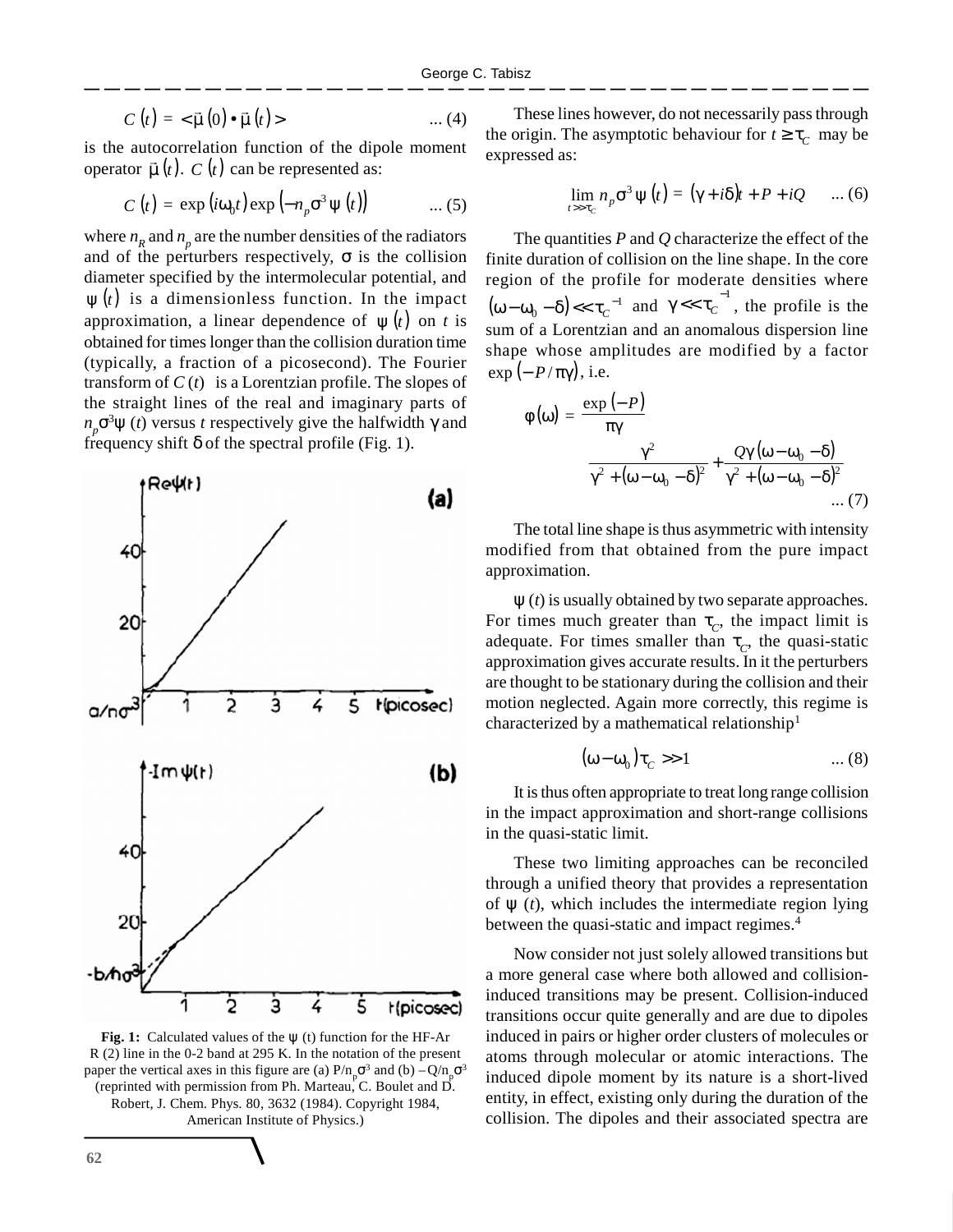weak in magnitude and intensity respectively and are usually observed in highly symmetric systems where allowed transitions are forbidden.<sup>5,6</sup>

For example, the symmetric molecule  $H_2$  does not have a permanent dipole moment in the ground electric state nor an allowed infrared spectrum. It does, however, display a collision-induced pure rotational and vibrational- rotational spectrum that has been extensively studied.<sup>5,6</sup> The hydrogen isotopomer HD does have a small permanent dipole moments of the order of  $10^{-3}$  to  $10^{-4}$  *D* which lies along the direction of its interatomic axis.<sup>7,8</sup> This moment is responsible for allowed rotational and vibrational transitions in the HD spectrum. The formalism outlined in the following may be applied judiciously to both  $\mathrm{H}_{2}$  and HD.

# **2. A GENERAL FORMALISM**

Consider a system consisting of a single diatomic molecule (absorber or radiator) immersed in a bath of perturbers, here taken to be neutral atoms.<sup>9</sup> The whole system lies in an electromagnetic radiation field. The molecule has a series of low-lying energy levels that are to be taken as vibration-rotation levels. The perturbers have much more widely spaced energy levels, taken as electronic energy levels, Electric dipole allowed transitions are assumed possible between levels in the radiator and perturbers. In addition interactions between the molecule and the perturbers induce cluster electric dipole moments that may also participate in radiative transitions at several frequencies, including the same frequencies as the allowed transitions. Then it is possible that the probability amplitudes for an allowed and induced transition interfere. $10 - 13$  Absorption and stimulated emission events as considered. Radiative lifetimes of excited states are long compared to the duartion of a collision  $\tau_C$  and the time between collisions. Spontaneous emission is therefore ignored. The spacing of the molecular states is not large compared to  $\hbar/\tau_c$ or *kT*. As a result the radiator-perturber interaction may cause mixing and inelastic collisions among the molecular states. The radiator is assumed to be at rest (heavy radiator approximation) and the perturbers are considered to move along classical trajectories.

To treat this system, the density matrix of the gas in which collisions take place is constructed and its evolution in the presence of the incident radiation is described to obtain the absorption and stimulated emission spectrum.<sup>9</sup> There are several contributions to

the absorption coefficient which arise from different physical phenomena. Four of them are immediately relevant to the present discussion, namely:

$$
\alpha\left(\omega\right) = \left(\frac{4\pi}{3\hbar c}\right)\omega \times
$$

$$
\lim_{s\to 0} 2\Re e \left(\begin{array}{c} n_R[\mathsf{L}(\omega)]^{-1} \hat{D}_R \Sigma^B \hat{D}_R^* \\ -n_R n_p[\mathsf{L}(\omega)]^{-1} (L_R + i\omega) \\ \begin{bmatrix} \vdots \\ \vdots \\ \vdots \\ \vdots \end{bmatrix} e^{(L_R + i\omega)\tau - s\tau} \left\langle U_{\epsilon}^I(\tau, 0) \hat{D}_{\epsilon}^I(0) \right\rangle_{av} d\tau \right) \Sigma^B \hat{D}_R^* \\ -n_R n_p \left[ \int_0^{\infty} \left\langle \hat{D}_{\epsilon}^{I \downarrow}(0) U_{\epsilon}^I(0, -\tau) \right\rangle_{av} e^{(L_R + i\omega)\tau - s\tau} d\tau \right] \\ (L_R + i\omega) [\mathsf{L}(\omega)]^{-1} \hat{D}_R \Sigma^B \\ +n_R n_p \left[ \int_0^{\infty} \left\langle \hat{D}_{\epsilon}^{I \downarrow}(\tau) U_{\epsilon}^I(\tau, 0) \right\rangle_{av} e^{i\omega\tau - s\tau} d\tau \right] \Sigma^B \end{array} \right) \dots (9)
$$

These equations are written in the Liouville space formalism.<sup>14</sup>  $U_e^I$  is the one-perturber collisional propagation operator in the interaction picture and is a Liouville space operator;  $\hat{D}_e^I$  is the induced dipole moment in the interaction picture and is a Hilbert space operator;  $\hat{D}_R$  is the allowed dipole moment of the molecular operator and also is a Hilbert space operator;  $\Sigma^B$  is the Boltzmann distribution function for the molecular states. The superscript↓ denotes a Hermitian conjugate. Each of these terms will be elucidated in the following paragraphs. The details of the derivation of this expression need not concern us here; they may be found in ref. 9.

The first term describes the purely allowed spectrum. Here  $n<sub>R</sub>$  is the number density of the molecular radiators. Transitions occur between the initial state *g* and an excited state *e*. The second and third terms describe interference between the amplitudes for allowed and collision-induced transitions. Again  $n_p$  is the perturber number density;  $L_R$ is the Liouville operator associated with the Hamiltonian of the free molecular radiator. The average (*av*) indicated by the angular brackets is taken over all the collision variables (velocity, impact parameter, orientation). The last term describes collision-induced transitions occurring in a single collision and is the principal contributor to the purely collision-induced spectrum. Intercollisional interference effects in the purely collision-induced spectrum are neglected in the present discussion.

The line shape operator  $L(\omega)$  appears in the first three terms and is given by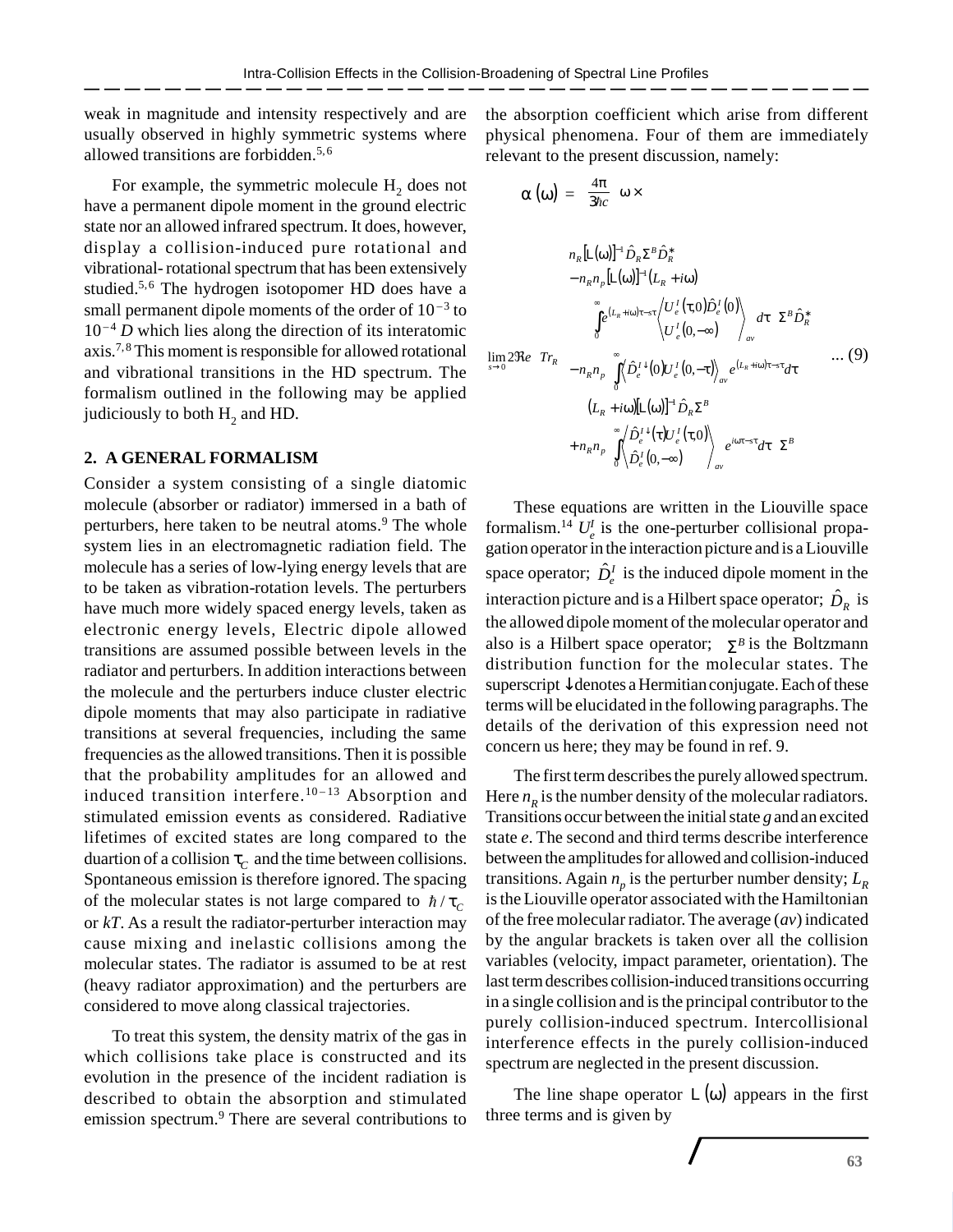$$
L(\omega) = -(L_R + i\omega)
$$
  
+ 
$$
n_p \left[ \int_0^{\infty} \left\langle V_e^{al} (0) U_e^{\dagger} (0, -\tau) \right\rangle_{av} e^{(L_R + i\omega)\tau - s\tau} d\tau \right]
$$
  

$$
(L_R + i\omega) \qquad \qquad \dots (10)
$$

 $V_e^{al}$  is the Liouville operator associated with the anisotropic part of the interaction potential and is written in the interaction picture. The presence of the line shape operator in the interference terms means that the spectral features to which they give rise have similar width and shifts to that of the purely allowed lines. The last term depends solely on propagation during the collision and its width thus depends on the duration of the collision.

In what follows, it is important to be aware of two important and related phenomena. One is rotational level or line mixing that arises because of the presence of anisotropic components in the intermolecular potential. The other is the collisional propagation among rotational levels that is due to inelastic collisions during the finite duration of the collision.

### **3. THE INTERFERENCE TERMS**

Even if the purely allowed and the interference terms are evaluated in the impact approximation, collisional propagation is still present. For example consider a transition between an initial state  $|g\rangle$  and a final state  $\ket{e}$  . After a translation of the time origin from 0 to  $t_0$  in the second term, the history of the system, as described by it, may be presented as follows. The molecule starts in an arbitrary state  $|J_i\rangle$  at  $t = -\infty$  and the system propagates to  $t = t_0$  while the molecule possibly undergoes *J* or *m* mixing. At  $t = t_0$  there is an interaction with the light field through the induced dipole moment in general connecting two intermediate  $J_m$  states of the molecule,  $|2\rangle$  and  $|3\rangle$ . The system then propagates to the end of the collision. At  $t = +\infty$  there remains a coherence between  $|J_e m_e\rangle$  and  $|J_g m_g\rangle$ . This is path 1 in Fig. 2. Then the molecule interacts with the light field through the allowed dipole moment to leave the molecule in state  $|J_e\rangle$ . This is path 2 in Fig. 2. Interference occurs between the quantum mechanical amplitudes associated with these two paths. The mixing effect is important if  $(\omega_{eg} - \omega_{32}) \tau_C \le 1$ . The time  $t_0$  represents the time between the radiative event and the time of closest approach.



**Fig. 2:** The pathways contributing to interference between allowed and induced transitions as described by the second term in Eq. (9). The zigzag arrows denote radiative transitions and the straight arrows represent collisional propagation and mixing. (reprinted from G.C. Tabisz, in weakly interacting molecular pairs: unconventional absorbers of radiation in the atmosphere, Edited by C. Camy-Peyret and A. A. Vigasin, (Kluwer, Dordrecht, 2003), pp. 83. Copyright Kluwer, 2003)

The third term describes a process in which the allowed radiator dipole initially creates a  $\left|J_e\right\rangle\!\!\left\langle J_g\right|$ coherence and the system propagates to  $t = t_0$  with the radiator possibly undergoing *J* and *m* mixing. At  $t = t_0$ the induced dipole acts leaving the radiator in an arbitrary state  $|J_3\rangle$ . Again interference can occur between the amplitudes for these two paths. Again the mixing is important if  $(\omega_{ee} - \omega_{32})\tau_C \leq 1$ .

When the impact approximation is made, the total absorption coefficient may be parameterized as the sum of Lorentzian and anomalous dispersion components and the expression for the total absorption coefficient due to these three terms is:

$$
\alpha(\omega) = \rho_{\rm R} \left( \frac{4\pi\omega}{3\hbar c} \right) \left( 1 - \exp\left( -\frac{\hbar\omega}{kT} \right) \right) \sum_{\rm g}^{\rm B} \left| \mu_{\rm R} \right|^2
$$

$$
\times \left( \frac{\frac{\text{B}\rho_{\rm p} / \pi}{(\omega - \omega_{\rm o} - \text{S}\rho_{\rm p})^2 + (\text{B}\rho_{\rm p})^2} \left( 1 + \text{B}\rho_{\rm p} + \text{B}\rho_{\rm p}^2 \right) - \left( \frac{\omega - \omega_{\rm o} - \text{S}\rho_{\rm p}}{(\omega - \omega_{\rm o} - \text{S}\rho_{\rm p})^2 + (\text{B}\rho_{\rm p})^2} \left( \text{C}\rho_{\rm p} + \text{d}\rho_{\rm p}^2 \right) \right) \dots (11)
$$

Here  $\rho_R$  and  $\rho_p$  are the radiator and perturber densities in amagat units, ∑ *J g B* is the Boltzmann function for state

 $J_g$ , and  $\mu_R$  is the reduced matrix element of the allowed radiator dipole. The parameter *B* is a line-broadening coefficient and *S* is a frequency shift coefficient. The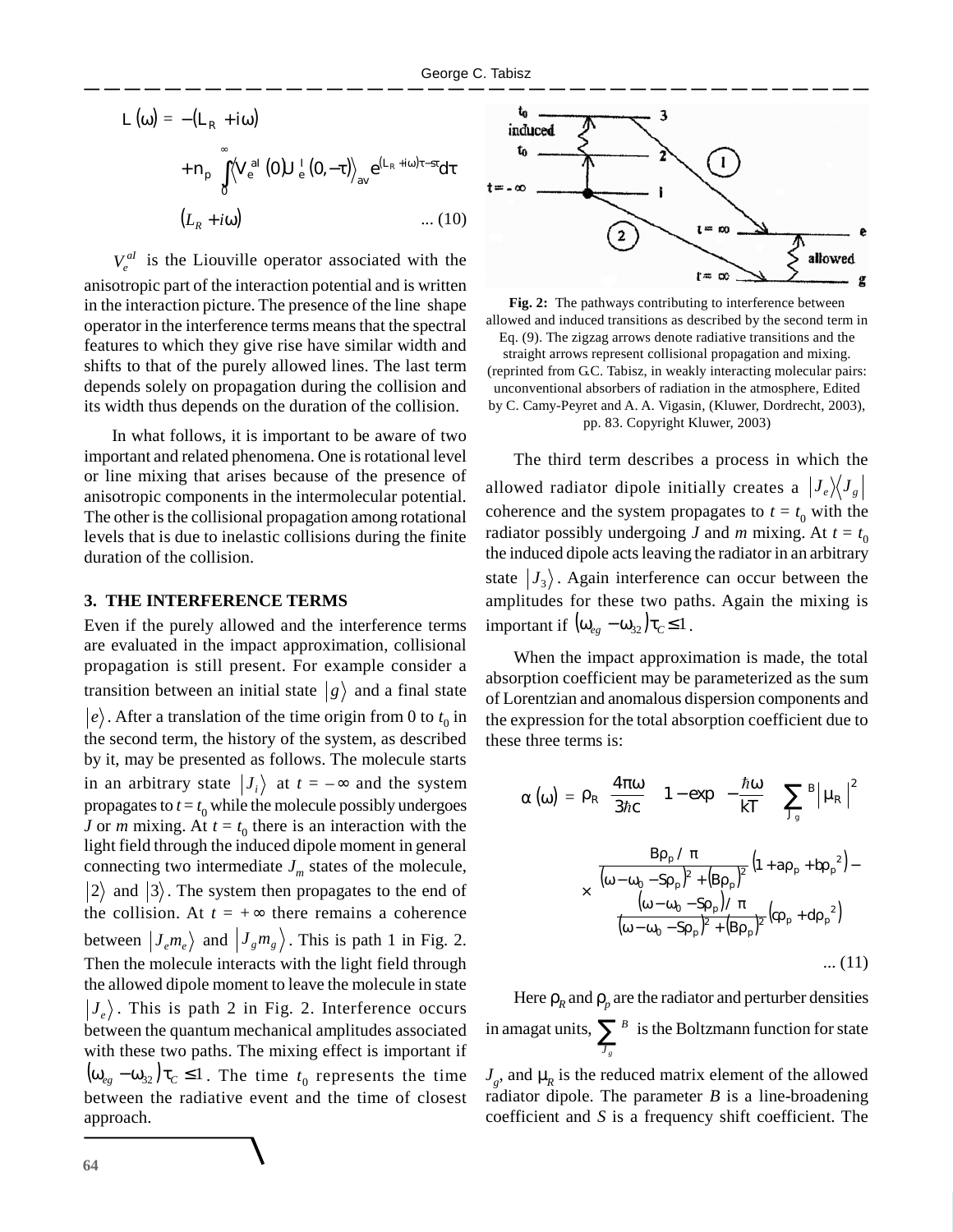four parameters *a*, *b*, *c* and *d* describe the role of the interference process in the absorption process; *a* and *c* refer to effects which occur in single collisions as described above. The leading interference parameter *a* affects the strength of the symmetric Lorentzian component and *c* controls the asymmetry of the total profile. The parameters *b* and *d* play roles analogous to the latter two, but for effects important at high densities and happening in successive collisions. They arise from additional terms appearing in Eq. (9) which have been excluded here for purposes of clarity and brevity.<sup>9</sup> All four parameters depend on the permanent dipole moment of the molecule and on the pair induced moment.

Such interference effects have only been observed in systems involving  $HD^{10, 11, 15-19}$ . In general, coherence, which is a necessary ingredient for the occurrence of interference, is a manifestation of indistinguishability. In the HD problem, the amplitudes of two electric dipole transitions between the same initial and final states are capable of interference, despite vastly different origins. In the simplest scenario, both the small magnitude and symmetry properties of its permanent moment are the crucial factors that permit observable interference to occur. References 11– 13 provide an elaboration of this mechanism.

The treatment discussed here goes beyond that simplest scenario.<sup>9</sup> The parameters *B*, *a*, *b*, *c* and *d* appearing in Eq. (11) have been evaluated by the taking of the collision average through the computer simulation of the molecule-perturber interaction.<sup>20-24</sup> The HD-Ar and HD-He systems have been treated. Both semiempirical anisotropic interaction potentials (*V<sup>e</sup>* ) and *ab initio* calculations of the induced dipole moment (*D<sup>e</sup>* ) are available from the literature. The results demonstrate that inelastic collisions are indeed crucial.

Calculations have been made both with semiclassical trajectories<sup>20-23</sup> and through a fully quantum mechanical approach.<sup>24</sup> The following describes some typical results. First consider the pure rotational spectrum in the infrared region (Fig. 3).

The  $R_0$  (*J*) lines are allowed but also contain contributions from the interference terms. For the broadening coefficient *B* (Table 1) the semi-classical calculations can differ with experiment by up to a factor of 2 and the one available fully quantum result (ref. 24) agrees well with experiment. Clearly the cases where only elastic collisions were used cannot account the observed broadening.



**Fig. 3:** The far infrared absorbance spectrum of pure HD at 42.8 amagats and 77 K. The sharp R (J) lines (more correctly,  $R_0(J)$ ) sit upon a broad collision-induced background. (reprinted with

permission from L. Ulivi, Z. Lu and G.C. Tabisz, Phys. Rev. A 40, 62 (1989). Copyright 1989, The American Physical Society)

**Table 1 Broadening coefficient,** *B***, cm– <sup>1</sup> amagat – 1 . Results are from Ref. 21 unless otherwise specified**

|          | <i>Temperature</i><br>(K) |         | Experiment | Full<br>Calc.       | Elastic<br>Coll. Only |
|----------|---------------------------|---------|------------|---------------------|-----------------------|
|          |                           | $HD-He$ |            |                     |                       |
| $R_0(0)$ | 77                        |         | 0.15       | 0.31<br>$0.18$ [24] | $3.7 \times 10^{-2}$  |
| $R_0(2)$ | 195                       |         | 0.41       | 0.48                | $1.2 \times 10^{-6}$  |
|          |                           | $HD-Ar$ |            |                     |                       |
| $R_0(0)$ | 195                       |         | 1.4        | 2.2                 | 1.3                   |
| $R_0(1)$ | 295                       |         | 1.5        | 2.3                 | $4.4 \times 10^{-3}$  |

For the interference parameter *a*, there are large differences between calculations permitting inelastic collisions and those that do not (Table 2). In particular a pronounced *J*-dependence appears for the former case. For the asymmetry parameter *c* the same tends are evident (Table 3). Notice that experimentally its sign may change from line to line and that the calculation is capable of providing agreement.

Similar calculations have been made for the  $R_1$  (*J*) lines of the vibration-rotation transitions.<sup>22,23</sup> In this case, collisional propagation can occur in principle among rotational levels in the ground vibrational state, among levels in the excited vibrational state and between levels in these two vibrational states. Collision duration is too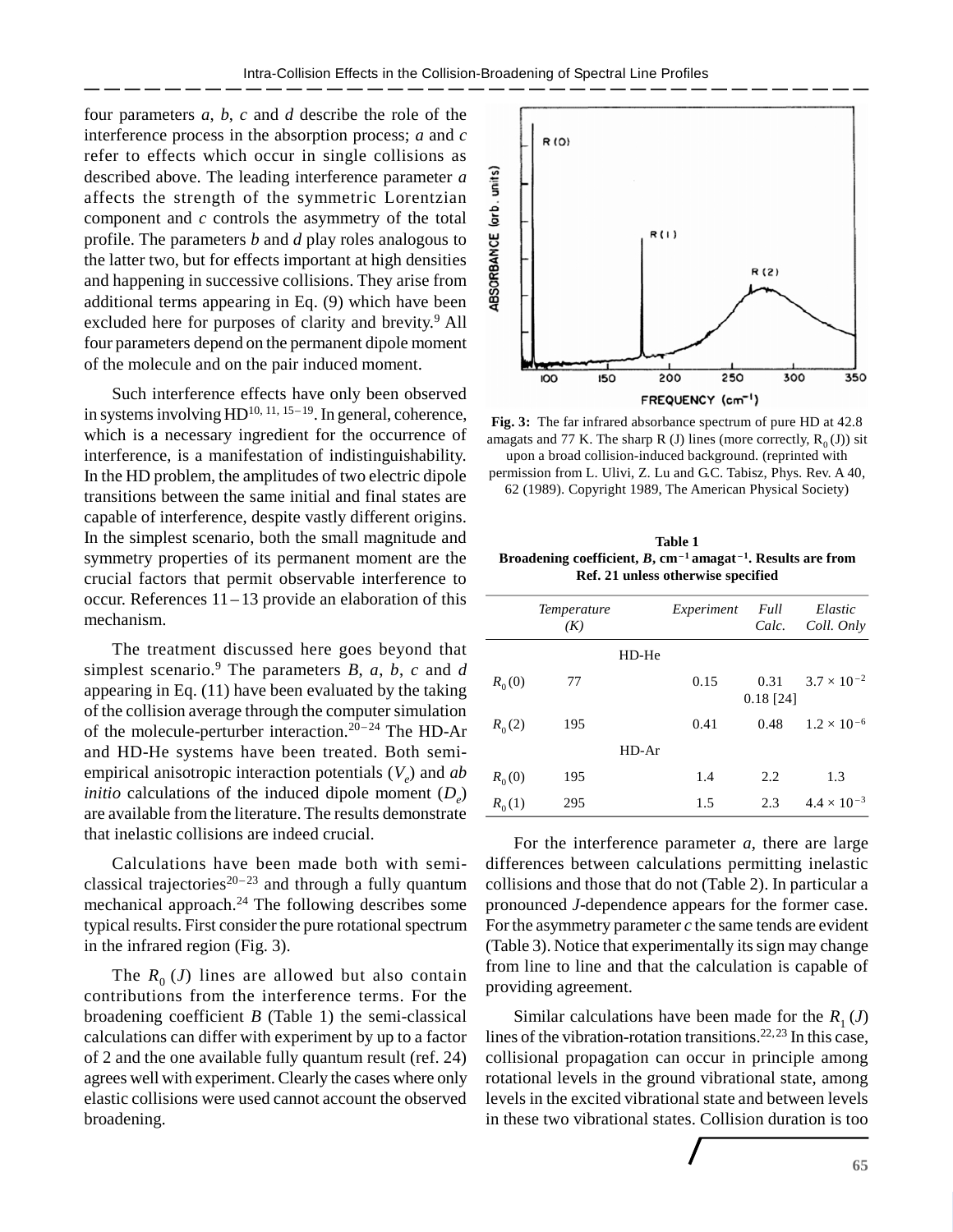long and experimental temperatures normally too low to make the last contribution significant and it is neglected in this analysis. The parameters *a* and *c* depend on  $(\mu_R)^{-1}$ and *b* and *d* on  $(\mu_R)^{-2}$ . The allowed transition dipole  $\mu_R$ is about  $-8.3 \times 10^{-4}$  *D* for pure rotational transitions and  $+5.5 \times 10^{-5}$  *D* for lines in the fundamental band. The parameters *a* and *c* should then differ by a factor of about –15 between the two types of transitions and *b* and *d* by about 230. In fact *a* and *c* are always of opposite sign and *b* and *d* are almost always of the same sign (as expected). The ratio of these magnitudes however, can be considerably different from 15 and 230. (For details concerning these results the reader is asked consult references 21 to 24). Collisional propagation in the excited vibrational state is thereby shown to be important. Comparison with experiment is only possible for  $R_1(0)$ and  $R_1(1)$  at 77 K. Agreement is good for *a* and reasonable for *b*; *c* and *d* on the other hand are too small. The calculation, semi-classical or quantum mechanical, does not predict as large an asymmetry as observed.

**Table 2 Interference parameter,** *a***, 10 – 3 amagat – 1 . Results are from Ref. 21 unless otherwise specified**

|          | Temperature<br>(K) |         | Experiment         | Full<br>Calc.   | Elastic<br>Coll. Only. |
|----------|--------------------|---------|--------------------|-----------------|------------------------|
|          |                    | $HD-He$ |                    |                 |                        |
| $R_0(0)$ | 77                 |         | 6.0(16)            | 2.99            | 4.33                   |
| $R_0(2)$ | 77                 |         | 4.4(15)            | 6.47            | 4.34                   |
| $R_1(0)$ | 77                 |         | $-1.44(2)$<br>[16] | $-1.83$<br>[23] |                        |
|          |                    | $HD-Ar$ |                    |                 |                        |
| $R_0(1)$ | 295                |         | 1.8(3)             | 3.22            | 8.92                   |
| $R_0(2)$ | 295                |         | 6.1(2)             | 7.80            | 8.92                   |

**Table 3 Asymmetry parameter,** *c***, 10 – 3 amagat – 1 . Results are from Ref. 21 unless otherwise specified**

|            |                    |       |             |                        |                       | There has been much activity, and success, in                                                                                                                                                   |  |
|------------|--------------------|-------|-------------|------------------------|-----------------------|-------------------------------------------------------------------------------------------------------------------------------------------------------------------------------------------------|--|
|            | Temperature<br>(K) |       | Experiment  | Full<br>Calc.          | Elastic<br>Coll. Only | accounting for the observed broad spectral profile of                                                                                                                                           |  |
| $R_0(0)$   | 77                 | HD-He | $-3.0(6)$   | $-1.2$<br>$-2.18$ [24] |                       | induced transitions based on isotropic intermolecular<br>potentials and <i>ab initio</i> calculated induced dipole moment<br>functions. <sup>6</sup> More recently there has been investigation |  |
| $R_0(0)$   | 195                |       | $-3.4(24)$  | $-1.5$                 | $-0.67$               | of the role of the anisotropic part of the potential in the<br>formation of the spectral profile. <sup>25,26</sup> To discuss this                                                              |  |
| $R_0(2)$   | 195                |       | $-1.8(7)$   | $-0.31$                | $-1 \times 10^{-3}$   | activity, it is appropriate to work in essentially the                                                                                                                                          |  |
| $R_{1}(0)$ | 77                 | HD-Ar | $11.8$ [16] | 5.33<br>$9.8$ [24]     |                       | opposite to the impact limit, namely the quasi-static<br>approximation $(Eq. (8))$ .                                                                                                            |  |
| $R_0(1)$   | 195                |       | $-1.6(2)$   | $-0.21$                | $-0.04$               | From the last term in $(9)$ , the history of a purely                                                                                                                                           |  |
| $R_0(2)$   | 195                |       | 4.06(30)    | 1.3                    | $-1.7 \times 10^{-3}$ | induced transition in the system can be specified. The                                                                                                                                          |  |
| $\epsilon$ |                    |       |             |                        |                       |                                                                                                                                                                                                 |  |

These examples have been elaborated to show that collisional propagation or, in other words, details of events during the collision process are important even when the impact approximation is employed. They affect the line-broadening coefficient and are important in the interference effect, particularly to the line asymmetry. It is interesting to note that the interference parameter *a* usually decreases in magnitude when inelastic collisions are included in the calculation. These collisions reduce the degree of indistinguishability between the two transition paths and the interference is accordingly reduced. On the other hand the profile asymmetry usually increases when inelastic collisions are considered. Such results suggest that the collisional interference phenomenon consists of two distinct effects which may be complementary sources of information on intermolecular interactions.

# **4. COLLISION-INDUCED SPECTRA**

Now let us turn to the other common approximation, the quasi-static, and investigate another manifestation of events occurring during collision effects. Here the influence of inelastic collisions on the purely collisioninduced spectrum is analyzed through a different approach to the problem of the non-diagonal matrix elements of the propagation.

The sharp rotational lines in the HD spectrum which we have been discussing sit in the observed spectrum on a broad collision-induced background (Fig. 2). In the spectrum of  $H_2$ , there are no allowed lines, only a collision-induced component. In Eq. (9) the last term describes the single collision contribution to the collisioninduced spectrum. Recall that it depends solely on propagation during the collision. The line shape operator  $\mathsf{L}(\omega)$  does not appear and the width of the spectral feature is controlled by the duration of the collision.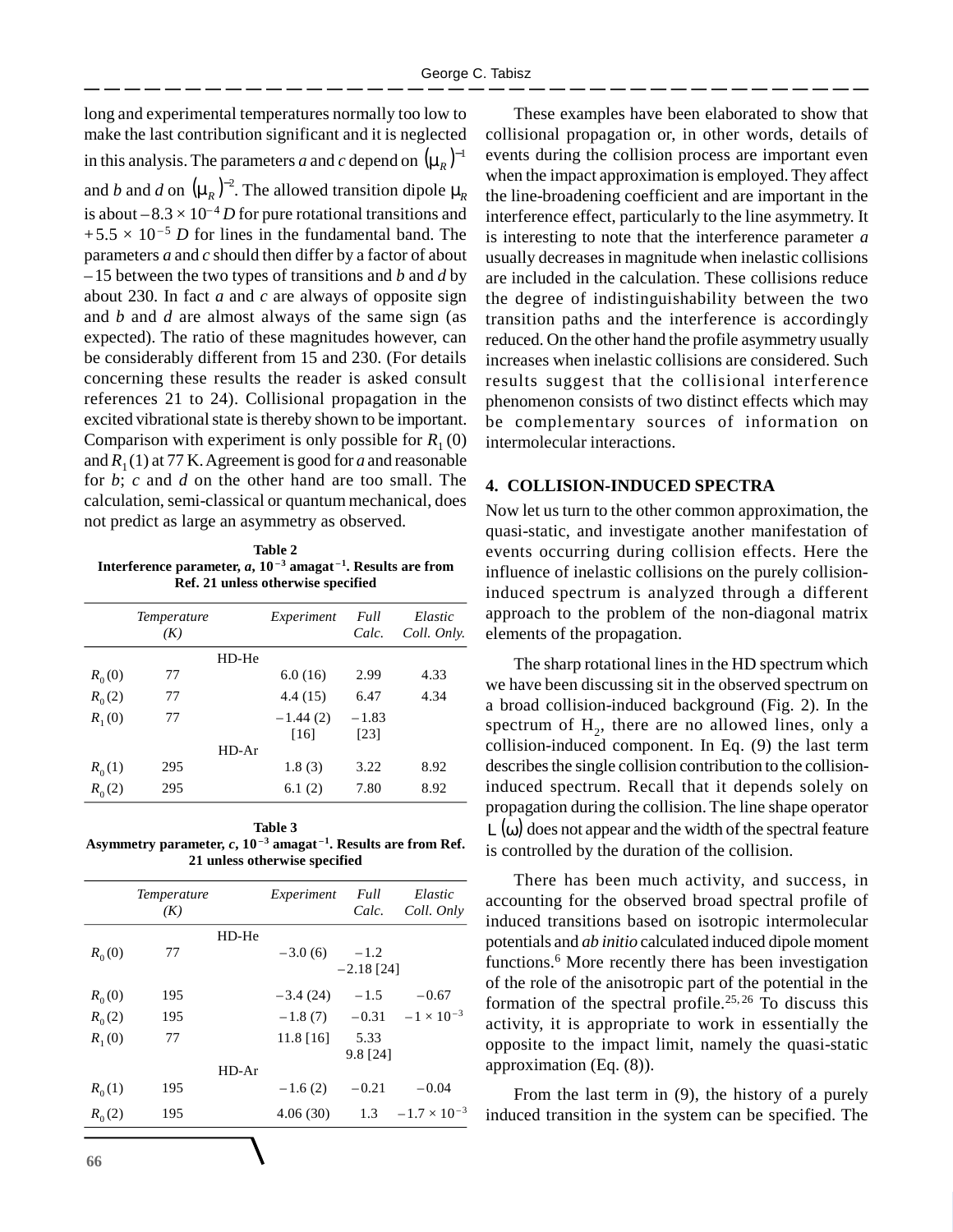radiator propagates from some initial state at  $t = -\infty$  to the moment at the beginning of the collisional event during which the induced dipole operator acts twice, eventually leaving the radiator Omit (Fig. 4) in the final state. The *J* and *m* mixing is possible both before the collision occurs as well as during the collision between the instants when the dipole-field interactions take place. It is assumed that the most important contribution to the rotational level mixing comes in a relatively short period of time τ between the instants when the dipole operator acts (when radiator and perturber are more likely to be strongly interacting). It is the part of the time evolution that accounts for the far wing properties of the spectrum.

The Fourier and Laplace transforms of this expression can be calculated for the high frequency region of the spectrum through the stationary phase method<sup>4</sup>, which applies to high frequency detuning. (Then  $\tau_{C}$  may be short and Eq. (8) can still apply). The matrix elements of the  $U_e^I$  operator need to be calculated; since it is an exponential operator, this is a non-trivial task if nondiagonal terms of the form  $\ll J_i m_i J_j m_j \mid U_e^I \mid$  $J_n m_n J_k m_k$  are to be considered. The problem is resolved by transformation of the wavefunctions to the basis where the  $V_e^{al}$  operator, which describes the anisotropic molecular interactions, is diagonal, specifically through a transformation of the form  $Z_{\varepsilon} ^{Jm}|Jm$ *Jm*  $\langle \xi \rangle = \sum Z_{\xi}^{Jm} |Jm\rangle$  . With this approach, after integration

over velocity and impact parameter, the analytic expression for the absorption coefficient becomes:

$$
\alpha\left(\omega\right) = \frac{\pi^{2}}{3} A \sum_{\{jm\}} \sum_{\xi\phi} \left(Z_{\xi}^{J_{\epsilon}m_{\epsilon}}\right)^{s} Z_{\xi}^{J_{\epsilon}m_{\epsilon}} Z_{\phi}^{J_{\epsilon}m_{\epsilon}} \left(Z_{\phi}^{J_{\epsilon}m_{\sigma}}\right)^{s} \sum_{\pm\lambda} R\left(\lambda_{\pm}\right) R\left(\lambda_{\pm}\right)
$$
\n
$$
\times \frac{\pi}{2} \frac{\left\langle J_{g} m_{g} \left| \mu_{1q}\left(\lambda_{\pm}\right) \right| J_{\alpha} m_{\alpha} \right\rangle \left\langle J_{i} m_{i} \left| \mu_{1q}^{L}\left(\lambda_{\pm}\right) \right| J_{c} m_{c} \right\rangle}{\left(\left|\frac{\partial V_{\xi\phi}\left(\lambda_{\pm}\right)}{\partial R}\right| \frac{\partial V_{\xi\phi}\left(\lambda_{\pm}\right)}{\partial R}\right| \right)^{1/2}} \times \exp\left(-\frac{\left\langle \phi \left| \hat{V} \right| \phi \right\rangle}{kT}\right) \sum_{\alpha}^{B} \omega \qquad \qquad \dots (12)
$$

where

$$
V_{\xi\phi} = \langle \xi | \hat{V}^{al} | \xi \rangle - \langle \phi | \hat{V}^{al} | \phi \rangle \qquad \qquad \dots (13)
$$

Here the  $\lambda_{\pm}$  correspond to points of stationary phase;  $\lambda_{\scriptscriptstyle{-}}$  stands for the point of entering and  $\lambda_{\scriptscriptstyle{+}}$  for the point of departing the collision volume;  $R(\lambda)$  is the value of the intermolecular separation *R* at the stationary phase point;

*A* is a constant and  $\sum_{\alpha}^{B}$  is The Boltzmann factor for state  $J_{\alpha}m_{\alpha}$ .

To understand the implications of this expression it has been applied to a particular case of a simple model. The anisotropic potential is taken to be completely repulsive with an  $R^{-12}$  dependence on separation. The induced dipole moment has an exponential *R*-dependence and the angular symmetry of a quadrupole-induced component. (This model is reminiscent of the early exp-4 model of Van Kranendonk for the induced dipole<sup>5</sup>). These specifications roughly model the  $H_2$ -Ar system at high temperature. Potential and dipole moment parameters appropriate to that system were chosen for the calculation.

For  $H_2$ -Ar the pronounced lines in the pure rotational induced spectrum involve initial levels with *J* not exceeding  $J_{\text{max}} = 5$ . The transitions occur for  $\Delta J = 0$  and +2. Therefore, lines with initial levels  $J = 0, 2, 4$  and  $J = +1, 3, 5$  were included in the calculation. These two cases, even and odd *J*, were treated separately throughout the diagonalization since within the model the even and odd manifolds do not mix with each other. The influence of the nondiagonal matrix elements of the  $U_e^I$  operator (which are responsible for the mixing and propagation effects) may be appreciated by concentration on one line and adding corrections by the switching on of various coupling contributions.



**Fig. 4:** The calculated absorption spectrum in the region of the S (2) line at 295 K. The distinctions among the curves a, b, c, and d is explained in the text. (Reprinted with permission from W. Glaz and G.C. Tabisz, Phys. Rev. A 54, 3903 (1996). Copyright 1996, The American Physical Society)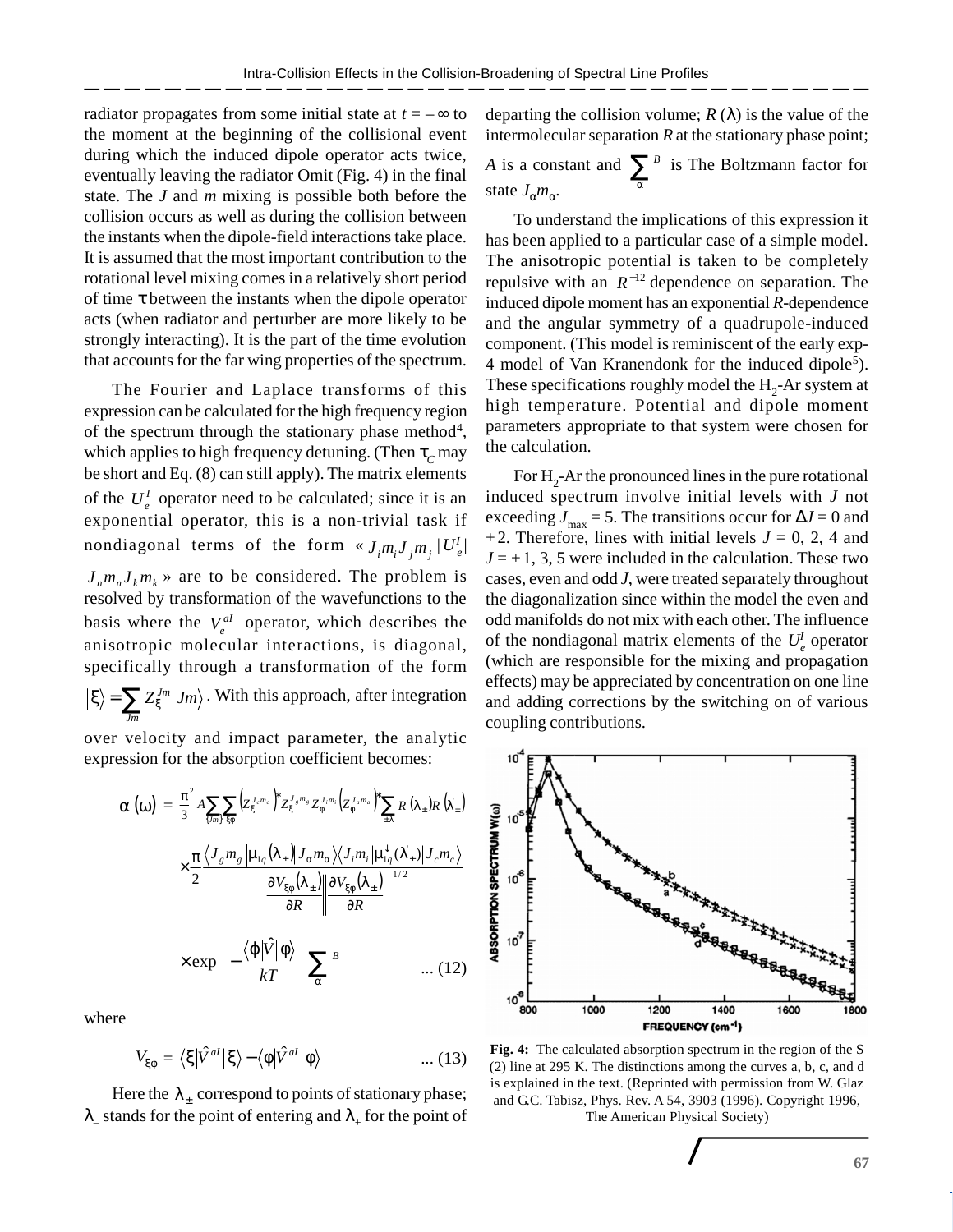Consider the *S* (2) line, i.e. the transition from  $J = 2$ to  $J = 4$ . As a first step let us deal only with the diagonal elements of the evolution operator, namely «2,  $4|U_e^I|$  2,  $4 \times$ (profile a in Fig. 4). Next allowance is made for the *J* to vary in the assumed range  $(0 \text{ to } 4)$ , i.e.  $S(0)$  and  $S(4)$  are considered as well, but the diagonal character of the elements  $\langle J_a J_b | U_e^I | J_a J_b \rangle$  is maintained. There is still no propagation but influence of lines other than *S* (2) appears (profile b). The *S* (2) profile is more intense as the effect from the other lines is purely additive. Then the nondiagonal elements of  $U_e^I$  are included and a dramatic change occurs (profiles c and d). The intensity of the *S* (2) line alone is smaller than when propagation was not taken into account (profile c). When the *S* (0) and *S* (4) lines are also allowed to contribute, these contributions tend to lower intensity even more (profile d). Profile c is a single *S* (2) line but with inelastic collisions or propagation possible between the rotational states, possible between the times at which the dipole operator acts. If there were no line mixing effects, the adding of *S* (0) and *S* (4) to *S* (2) should result in an increase in intensity as between profiles a and b. Instead the intensities are smaller. This result suggests that line mixing and propagation reduce intensity by overcoming the increase due to adding contributions from several lines.

The effect is most important at high frequencies and the gap between *c* and *d* increases with increasing frequency. Direct comparison with experiments is not possible, as not all contributions to the spectrum are included in the model. Notably those from isotropic components of the induced dipole can not be treated by the stationary phase method since, in that case, the potential energy differences that remain are zero.

# **SUMMARY**

How collisional propagation and mixing effects can influence spectral lines shapes have been illustrated. Most of the calculations discussed have been performed for matrix elements involving collision-induced transitions —the case where what occurs during the collision is fact everything, the radiation event included. However it is not only in the far spectral wing where the quasi-static approximation applies that these effects are important. They can influence allowed spectra in the line core, i.e. in the impact approximation regime, both directly and, indirectly, through interference phenomena.

## **ACKNOWLEDGEMENTS**

The author wishes to thank the Natural Sciences and Engineering Research Council of Canada for financial support. This review summarizes work performed with many colleagues and students. He wishes to acknowledge the decisive contributions of P.G. Drakopoulos, J. Cooper, B. Gao, W. Glaz, Z. Lu, B. McQuarrie, J. Nelson, M. Trippenbach, and L. Ulivi. He wishes to thank R. Cameron for her comments on the manuscript.

#### **REFERENCES**

- [1] H.R. Griem, "Plasma Spectroscopy", (McGraw-Hill, New York, 1964); A.P. Thorne, "Spectrophysics", (Chapman and Hall, London, 1988).
- [2] C. Boulet, D. Robert, and L. Galatry, "J. Chem. Phys.", **72**, 751 (1980).
- [3] Ph. Marteau, C. Boulet, and D. Robert, "J. Chem. Phys.", **80**, 3632, (1984).
- [4] N. Allard and J. Kielkopf, "Rev. Mod. Phys.", **54**, 1103, (1982).
- [5] H. Welsh, "MTP International Review of Science, Physical Chemistry, Series One, 3, Spectrocopy", edited by A.D. Buckingham and D. A. Ramsay, (Butterworths, London, 1072), pp. 33.
- [6] L. Frommhold, "Collision-Induced Absorption in Gases", (Cambridge University Press, Cambridge, New York, 1993).
- [7] G.C. Wick, "Atti R. Accad. Naz. Lincei", **21**, 708, (1935).
- [8] A. De Lange, E. Reinhold, and W. Ubachs, **21**, 257, (2002).
- [9] B. Gao, G.C. Tabisz, M. Trippenbach, and J. Cooper, "Phys. Rev. A", **44**, 7379, (1991).
- [10] A.R.W. McKellar, "Can. J. Phys.", **51**, 389, (1973).
- [11] J.D. Poll, R.H. Tipping, R.D.G. Prasad, and S.P. Reddy, "Phys. Rev. Lett.", **36**, 248, (1976).
- [12] R.H. Tipping, J.D. Poll, and A.R.W. McKellar, "Can. J. Phys.", **56**, 75, (1978).
- [13] R. Herman, R.H. Tipping, and J.D. Poll, "Phys. Rev. A", **20**, 2006, (1979).
- [14] F. Schuller, "The Liouville Space Formalism in Atomic Spectroscopy", (Heron Press, Sofia, 2002); A. Ben-Reuven, "Adv. Chem. Phys.", **33**, 235, (1975); U. Fano, "Phys. Rev.", **131**, 259, (1963).
- [15] J.B. Nelson and G.C. Tabisz, "Phys. Rev. Lett.", **48**, 1393, (1982); (E), **48**, 1870, (1982).
- [16] N. Rich and A.R.W. McKellar, "Can. J. Phys.", **66**, 1648 (1983); A.R.W. McKellar and N. Rich, "Can. J. Phys.", **62**, 1665, (1984).
- [17] P.G. Drakpoulos and G.C. Tabisz, "Phys. Rev. A", **36**, 5556, (1987); "Phys. Rev.", **A 36**, 5566, (1987).
- [18] L. Ulivi, Z. Lu, and G.C. Tabisz, "Phys. Rev. A", **40**, 642 (1989).